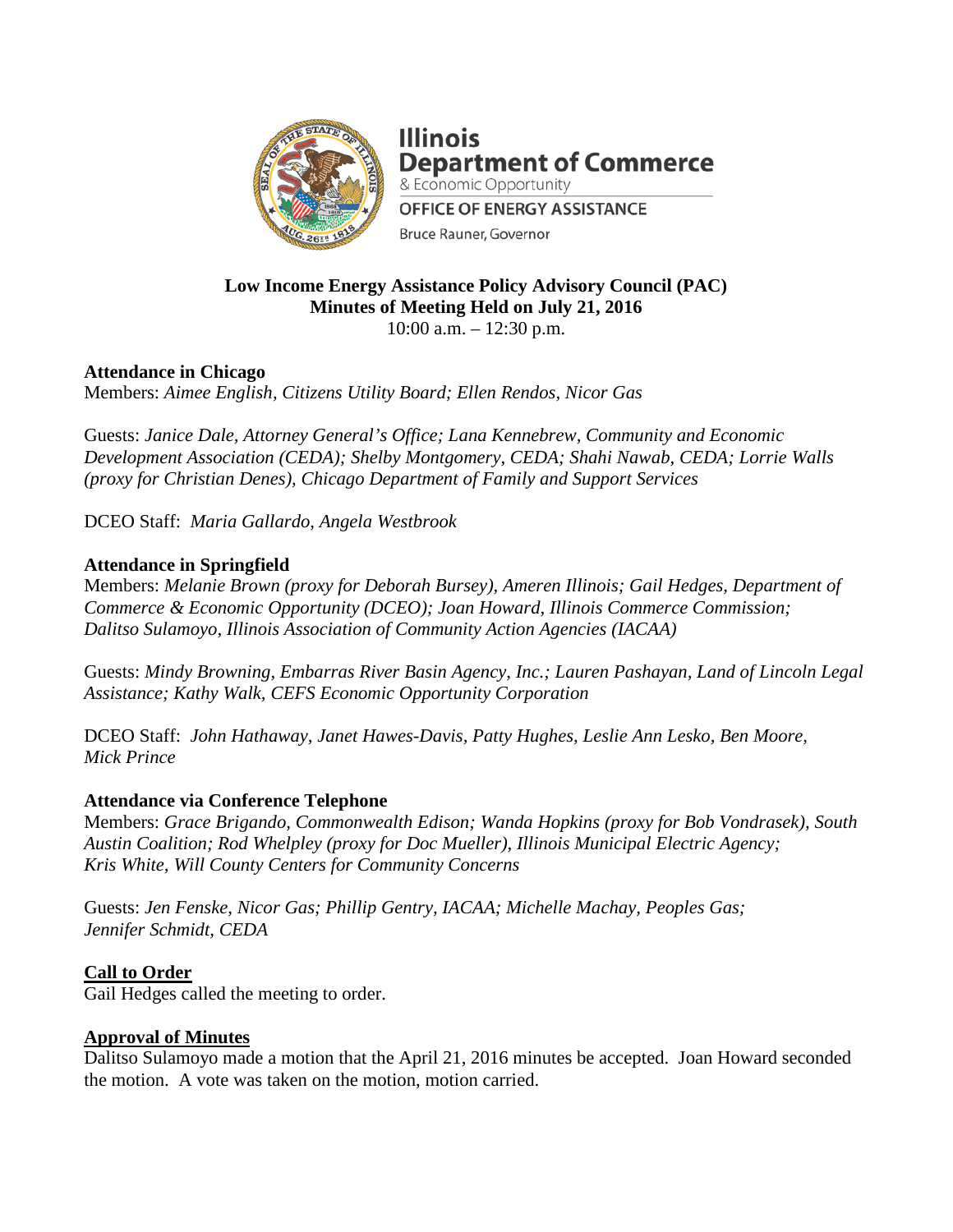# **Fiscal**

Ben Moore reported that program year (PY) 17 grants will move forward with the passage of the Stopgap Budget. 2017 HHS Weatherization grants were processed with a start date of June 1, 2016. The State LIHEAP and Weatherization grants as well as the DOE grants are being processed with a start date of July 1, 2016. The grant processing has been slowed by the requirements of the Grant Accountability and Transparency Act (GATA), which went into effect on July  $1<sup>st</sup>$ , and significantly changes the grant issuance process. Some details of the GATA implementation are not in place which is the main cause for the delays. Grant amounts for the 2017 program will be available for the next scheduled PAC meeting.

The information related to the FY16 grants is as follows: The Illinois Home Weatherization Assistance Program (IHWAP) has a total budget of approximately \$22.6 million out in grants to LAAs with expenditures totaling approximately \$20.8 million, leaving a balance of approximately \$1.8 million. The U.S. Department of Energy (DOE) grant was extended by one year. The Low Income Home Energy Assistance Program (LIHEAP) has a total budget of approximately \$159 million in state LIHEAP funds with approximately \$146.1 million in expenditures, leaving a balance of approximately \$12.8 million. State grants are in the process of being issued. The new U.S. Department of Health and Human Services (HHS) grant will be awarded in October, the amount is not known.

#### **Weatherization**

Mick Prince reported that units completed in PY16 total 3,203. DOE requires monthly billing for multifamily units. The Office of Energy Assistance (OEA) is seeking ways to meet this requirement more effectively. Energy usage data is also required. The data is difficult to obtain and is required for completion of the report. Gail Hedges indicated that OEA will work closely with utilities to obtain data required. The 2016 DOE Weatherization Plan for PY17 was submitted to DOE and approved.

#### **LIHEAP**

Maria Gallardo reported that in PY16, LIHEAP spent \$143.9 million serving 301,554 households. The application priority period for  $PY17$  is expected to begin on September  $1<sup>st</sup>$  for seniors and disabled, October 1<sup>st</sup> for families with children under the age of six and disconnected households, and on November  $1<sup>st</sup>$  for the general low-income population. At the discretion of the local administering agencies (LAAs), Reconnection Assistance (RA) could begin sooner than October  $1<sup>st</sup>$ . Furnace assistance will be available starting October  $1<sup>st</sup>$ . Income guidelines are being updated and will be set at 150% of the poverty levels in accordance with HHS guidelines. The LIHEAP benefit matrix is expected to remain the same as PY16.

Maria Gallardo discussed the draft 2017 LIHEAP State Plan. The Plan is due to HHS by September 1<sup>st</sup>. It is the Department's goal to submit the Plan to HHS by August 24, 2016. The draft of the Plan and a Public Hearing Notice will be posted on the LIHEAP website on July 22, 2016. A copy of the draft 2017 LIHEAP State Plan and the Public Hearing Notice will also be sent to the network of LAAs for their review and comments. The public hearing is scheduled for August 2, 2016 from 10:00 a.m. to noon in the Springfield  $4<sup>th</sup>$  floor conference room and in Chicago's Illinois Room,  $3<sup>rd</sup>$  floor. Persons wishing to testify must contact the Department to schedule a time to present their testimony and submit written testimony at the public hearing.

Dalitso Sulamoyo inquired whether the LIHEAP benefit amount reduced in PY16 by 12% would be restored. This reduction occurred due to the delay in state funding. Maria Gallardo indicated that the LIHEAP matrix is expected to remain at the 12% reduction.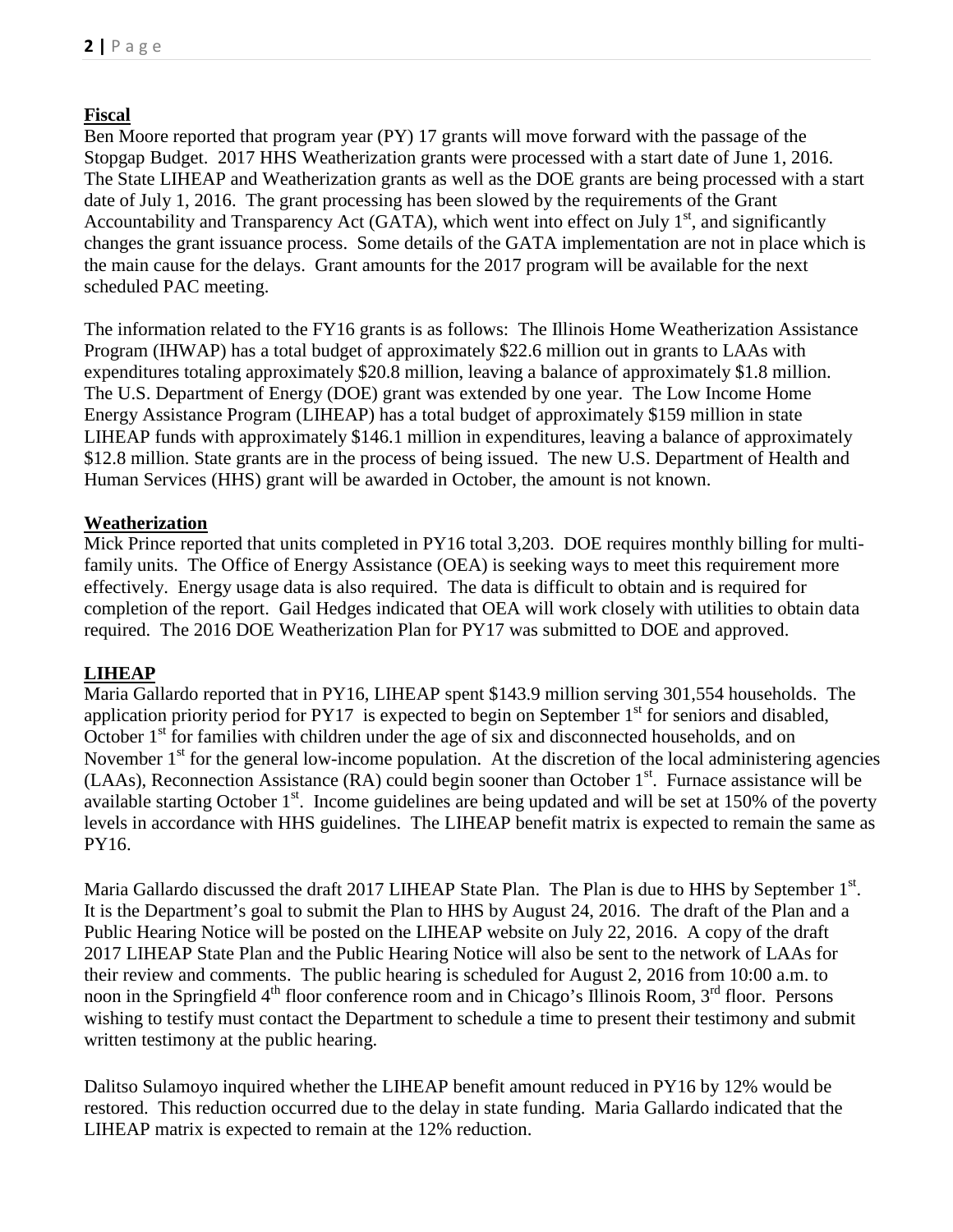Ben Moore reported that carryover funding has been exhausted due to PIPP and more clients requiring LIHEAP assistance. The carryover funding helped the program stay open longer and serve more households. Gail Hedges stated that the objective is to serve as many clients as possible and that leaving the benefit matrix as is will help the program to stay open longer. In addition, Reconnection Assistance (RA) will be offered and the maximum benefit amount will also remain at \$750. RA will be available starting October  $1<sup>st</sup>$  and funds must be available until March  $15<sup>th</sup>$  at the minimum. If funds are still available after this date, LAAs will continue serving disconnected households until funds are exhausted. With the exception of a correction on page 1 and in section 12 related to typographical errors, no other suggestions or changes are recommended. Aimee English made a motion to accept and approve the Plan with corrections noted. Ellen Rendos seconded the motion. A vote was taken on the motion, motion carried.

## **Percentage of Income Payment Plan (PIPP)**

PIPP will be offered in PY17, with a reduced budget, starting September 1 for eligible households on a first-come, first-served basis until the LAA reaches budget capacity. A PIPP Steering Committee meeting was held on July 8, 2016.

*Proposed Program Change: Establishing a new Business Rule that requires PIPP participants have a higher benefit than the Direct Vendor Payment (DVP) in order to participate in PIPP*. LAAs renewed this discussion based on the administrative cost perspective. If a client is dropped from PIPP, DVP or RA would not be available due to enrollment in PIPP. Supporting data and client choice indicates that a small population would be affected by this rule.

Gail Hedges stated that LAAs want to ensure that customers receive the best benefit possible which requires additional time spent serving clients. These clients prefer the stability of a budget bill and the option of being on PIPP although there may be no benefit. Valuable time is involved in the process of assisting customers in understanding the choice and benefit. Consumer education regarding the benefit of PIPP versus DVP is the responsibility of the LAA to ensure that clients are offered the greatest benefit option.

Feedback from the committee, LAAs, advocates, and utilities was received and all parties have concluded that this rule is an administrative issue and should not be passed on to PIPP participants. OEA will continue discussions on ways to handle this situation. Therefore, this proposed business rule change was not approved until further discussion can take place with all parties to determine how it might be resolved.

The program impact of the proposed business rule change, if approved was discussed. Analysis at the state-wide level will be available soon. LAAs are paid 6% in administrative costs for processing applications. If the PIPP benefit is less than the DVP, the amount of administrative funds paid to the LAA decreases. OEA will examine developing a new business rule in partner with the PIPP Steering Committee. Action will then be taken via email. A solid business rule is needed that takes into consideration such information. A PAC vote on the final business rule will be held via email prior to the September  $1<sup>st</sup>$  enrollment date. Information on data cost will also be made available.